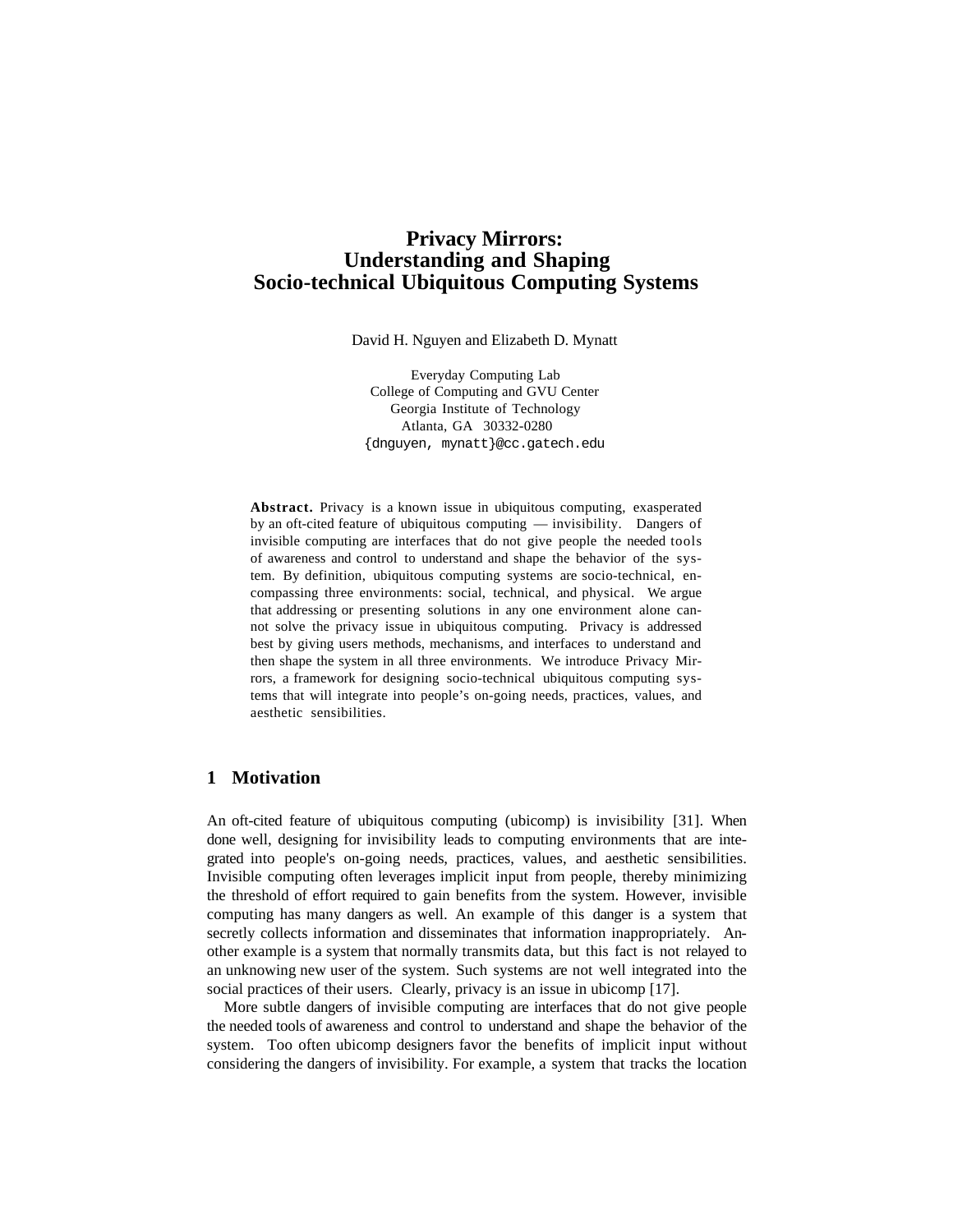of a cell phone may make it easier for others, including emergency assistance, to find the user. However, without reasonable interfaces that convey how this information is disseminated and logged, people are left to trust that the system's designers have similar values and will "do the right thing."

This lack of awareness and control is not simply a privacy issue, addressing the question "Do the wrong people know things about me?" It presents fundamental issues in people not understanding the capabilities of a system, and thus not being able to shape that system to meet their particular needs, practices, values, and aesthetic sensibilities. Without the former (understanding the system), the latter (shaping the system) is impossible. Current ubicomp systems have no mechanism for people to reflect upon the system, to see how they and their information affect, contribute, interact, or participate in the system. Understanding the system also means helping users to understand the limitations and constraints of a system. For example, a kitchen system that helps a person maintain groceries in the house will have sensing limitations, which may be dynamic, based on sensors and situations. Effective use of this tool requires understanding what the sensing system missed so that a person can compensate. As ubicomp systems rely on implicit sensing that is naturally ambiguous or error-prone, designers must help users comprehend the limitations of the system.

## **2 Related Work**

Because our focus is on ubicomp systems and privacy, the work that influences our research is varied and numerous. We are obviously influenced by the various privacy guidelines and legislation from the United States as well as those in Asia and Europe. An early precursor to ubicomp systems is media spaces. We draw on previous research in this area, especially the work of Victoria Bellotti and Abigail Sellen with their notion of *control* and *feedback.* Other influences on our research include Tom Erickson and Wendy Kellogg's work on social translucent systems and Stephen Kaplan and Rachel Kaplan's work in environmental psychology. We will describe these related topics in greater detail in the rest of the paper.

## **3 Understanding and Shaping the System**

Ubicomp systems are inherently socio-technical. By definition, ubicomp systems cover three environments: social, technical, and physical. Ubicomp, like other computational systems, creates a technical environment. Moreover, ubicomp espouses computation being ubiquitous, being off the desktop, and being proliferated throughout the physical environment. The physical environment is then an integral part of ubicomp. And much like groupware, ubicomp enables people to be connected, not only in work but also in play. This makes the system and the users part of a social environment. These three environments (social, technical, physical) are intrinsic to ubicomp systems and are tightly integrated to each other — a change in one will affect another. For example, in an instrumented room, changing the lighting conditions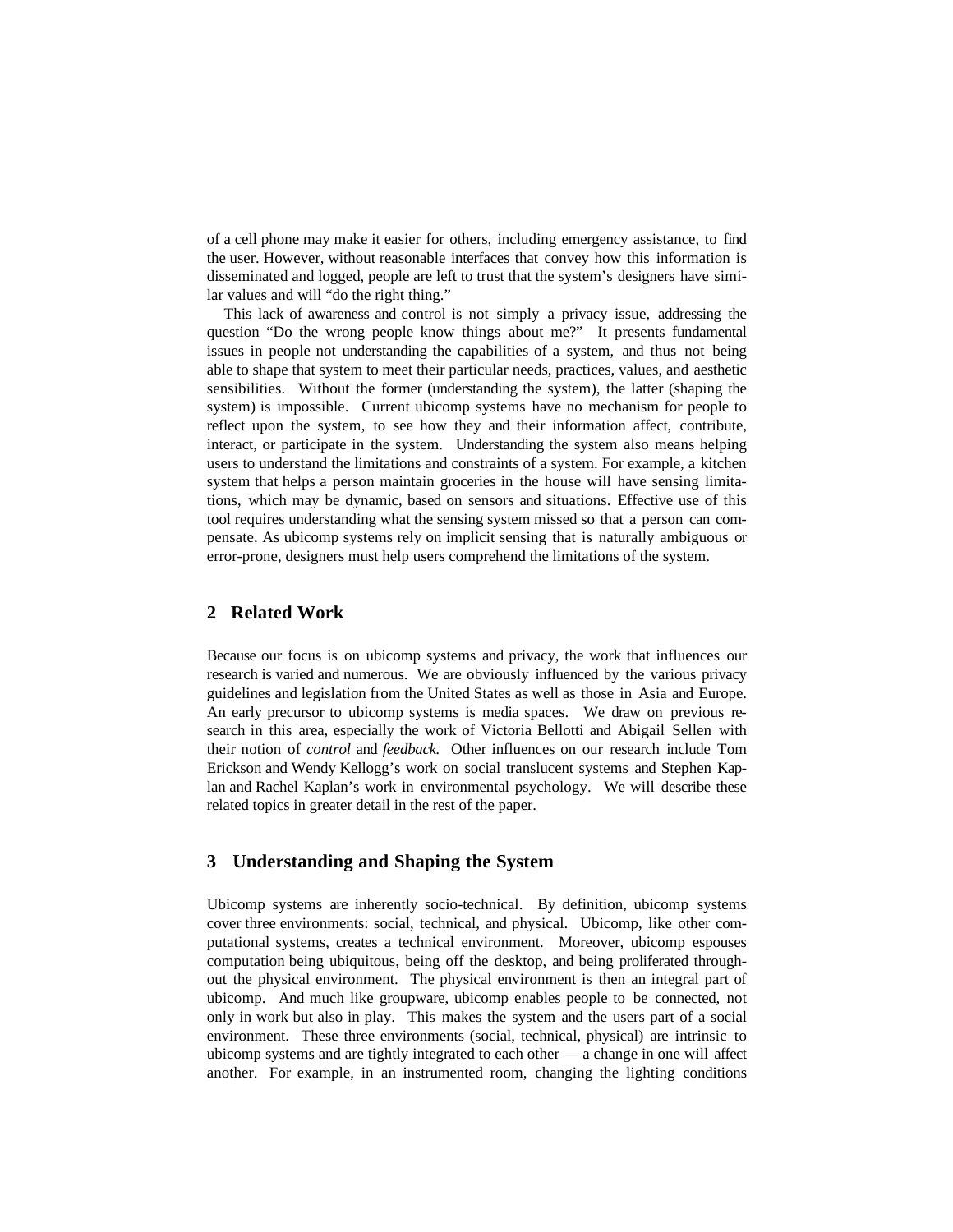(physical environment change) will affect camera and perhaps vision performance (technical environment change) and consequently may change usage of the system (social environment change). Thus, when we use the term "understanding and shaping the *system*," we mean understanding and shaping the social, technical, and physical environments.

Thus addressing or presenting solutions in any one environment alone cannot solve the privacy issue in ubicomp. Speaking about privacy and control in media spaces, a precursor to ubicomp, Paul Dourish wrote, "…we suggest that a purely, technical notion of protection and control is not only inappropriate, but impossible" [5]. And Victoria Bellotti and Abigail Sellen pointed out, "…it is dangerously complacent to assume that social and organizational controls over accessibility of personal information are sufficient, or that intrusions into privacy will ultimately become acceptable when traded against potential benefits" [2].

Moreover what constitutes *privacy* is dependent on the person being asked. A piece of information that is private to one person might not be so private to another. Privacy also depends on situation and context. Personal information may be comfortable to share within a small work group, but may be uncomfortable within a larger group [3]. Speaking to individuals is very different than speaking to the world [16].

Acknowledging this complexity in privacy, we introduce Privacy Mirrors, a framework for designing socio-technical ubicomp systems. A Privacy Mirror will allow users to understand how their personal information may be used by others, to understand how they and their information participate in the system, to understand the *socio-technical ubiquitous computing system.* We use the term *mirrors* because we want methods, mechanisms, and interfaces to *reflect* the history, current state, and nature of socio-technical ubicomp systems.

## **4 Privacy Mirrors Framework**

Privacy Mirrors help users understand the socio-technical system and consequently be able to shape it to fit the users' privacy needs. They bring to the foreground the flow, state, and history of what once may have been invisible information.

Privacy Mirrors cover five characteristics in all of the three environments stated previously. The five characteristics of a Privacy Mirror are: history, feedback, awareness, accountability, and change. Privacy Mirrors provide *history* of the information flow and interactions throughout the three environments. History information, flow, and current states of the environments are provided through visibility and *feedback* to users. This feedback provides *awareness* and *accountability*. All this, in turn, enables users to enact *change* in any of the three environments, and thus, change the system.

To ground the framework, we will present it along with an example. Many of the challenges of a groupware calendar system (GCS) are similar to the challenges of ubicomp systems, particularly privacy in a socio-technical system [21]. We will describe the five characteristics of the framework, note how the framework has been applied to the design of a Privacy Mirror for a GCS being developed by our group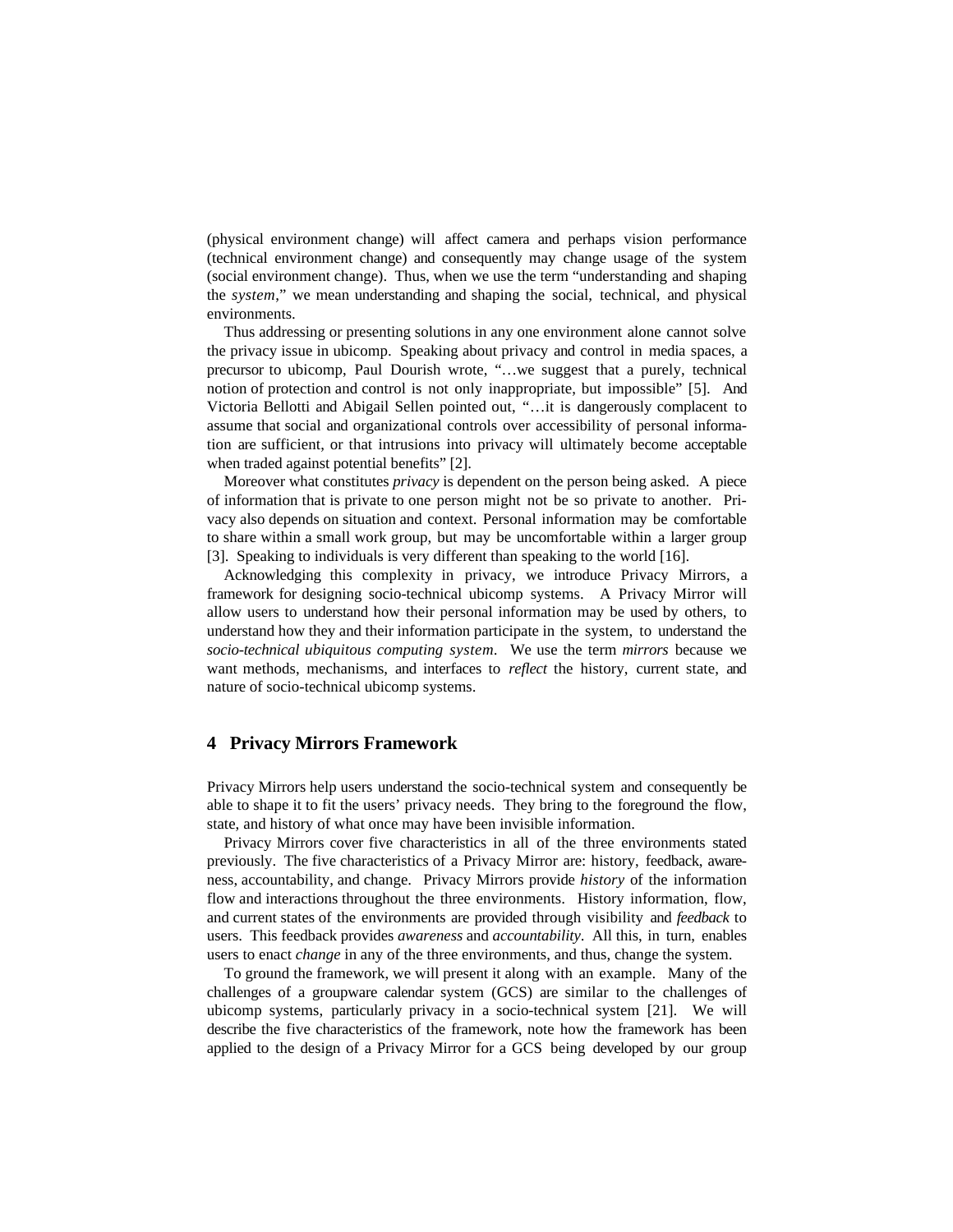called Augur [29], and present some questions designers might want to consider for each characteristic.

### **4.1 Provide History**

Recording history is not an entirely new and novel concept. As the adage goes, interpreting the path of the future is made easier by understanding the past. The physical world records its own history (e.g. the rings in a tree trunk or the wear of a hiking trail). Some digital systems record their status and activity in logs (e.g. web server access and error logs, credit card transactions, phone usage, automatic tollbooth logs). However, what is fundamentally different in digital (especially ubicomp) technology is its ability to record and process massive amounts of history.

Working upon visions by luminaries such as Bush, Engelbart, Weiser, and Bell, researchers have used digital technology to record and process classroom lectures [1], meetings [22][24], and general experience [11][4][28]. The amount of information collected through these systems is large; every interaction, every state change in the digital system can be saved. In digital systems, designers can have the system track and log as many or as few states and interactions as they want. This is a unique aspect of digital technology.

History contains a wealth of information. This information could be a person's communications for the day, to be reflected upon at a later time. This information could be who and how many people accessed a research group's web page. With history, people can more accurately and more easily reflect upon the past and infer emerging trends for the future.

However, because the information resides in a social system as well as a technical system, we want users to understand not only technical state changes but also how people interact with that information (i.e. access and usage, who was involved, where it took place, when it took place, and so on). Much like a hiking trail, social systems do not form instantly, they take weeks, months, sometimes years to gather collective acceptance of rules and norms. Having history information will give people greater insights into the social systems in which they are a part.

Let's see how history has affected the design of Augur. Most important for privacy is the history of the social environment. Augur logs all accesses as the group shares their calendars, because as a group shares their individual calendars and uses them in everyday practice, they form social norms. These norms are manifested in the way people use the system and are revealed in the trails of social history left by the group [10][29] — who looked at whose calendar, when, how often, from where, and so forth. Thus, the better a group understands the technical workings as well as the social norms of the system, the better they can shape that system to fit their privacy needs.

Some questions designers might want to consider are: How to summarize the past so people can more accurately and more easily understand it? What do people want to know? What trends and patterns are people interested in? What specific questions do people want answers to? What needs to be recorded? What doesn't need to be recorded (what needs to be left out)? What is socially unacceptable to record? How does con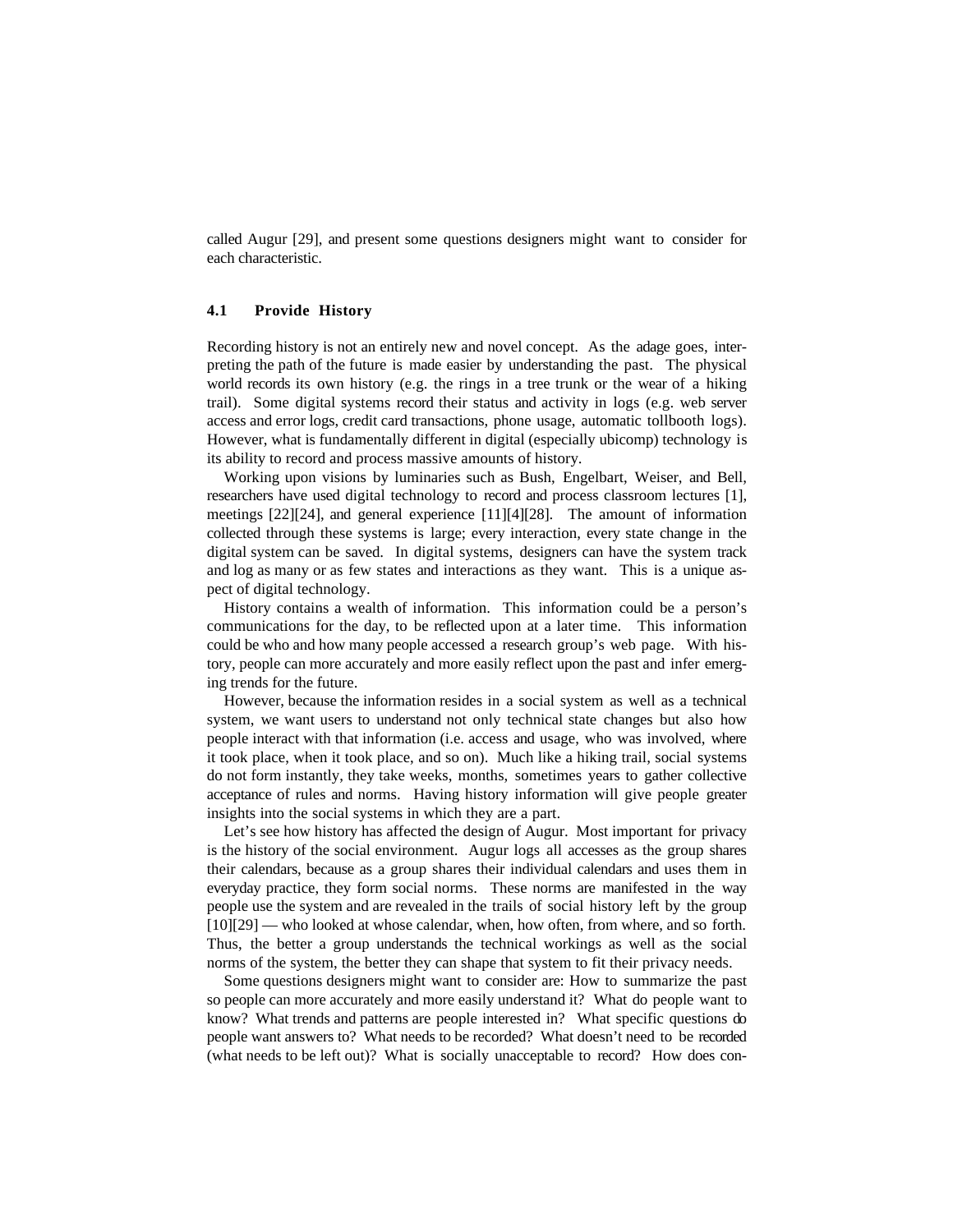text get recorded alongside the data? Should data deteriorate over time? What needs to be forgotten? Should history be exact, especially when its recall is not framed in the same context?

### **4.2 Provide Feedback**

History is useful and important. However, it has little value if it is not presented, even detrimental if users do not know that history is being recorded. We need to make invisible information visible, and we need to present it in appropriate ways. But what is appropriate? What is the best way to present the flow, state, and history of invisible information to the users?

Depending on the information and the situation, certain media may be better received than others. Because humans are predominantly "sight animals," visual media work well [20]. And in the realm of sight, certain visuals are more compelling and salient than others, e.g. faces are better recognized than written names. However, visual information is not the only available channel to present information to the users. Feedback can focus on the other four senses as well.

Another appropriate way to present feedback is through levels. Someone who is new to the system will neither want nor be able to understand all information about the system at once (see figure 1). Someone who is busy will not want information from the system to distract his attention away from his current task. However, people do want to make sense out of their environments [15]. So we must take into account the users' current needs and their cognitive models as we present the feedback.



Figure 1. Providing appropriate cognitive models

As users gain more experience with the system, their cognitive model of the system will grow appropriately. Privacy Mirrors support differing cognitive models by providing information at different levels – glance, look, and interactive. *Glancing* at a Privacy Mirror will give a small amount of information, much in the same sense as when a person walks by an actual mirror and notices in the reflection that something is stuck on his shirt. An example of a *glance* interface is an ambient display, designed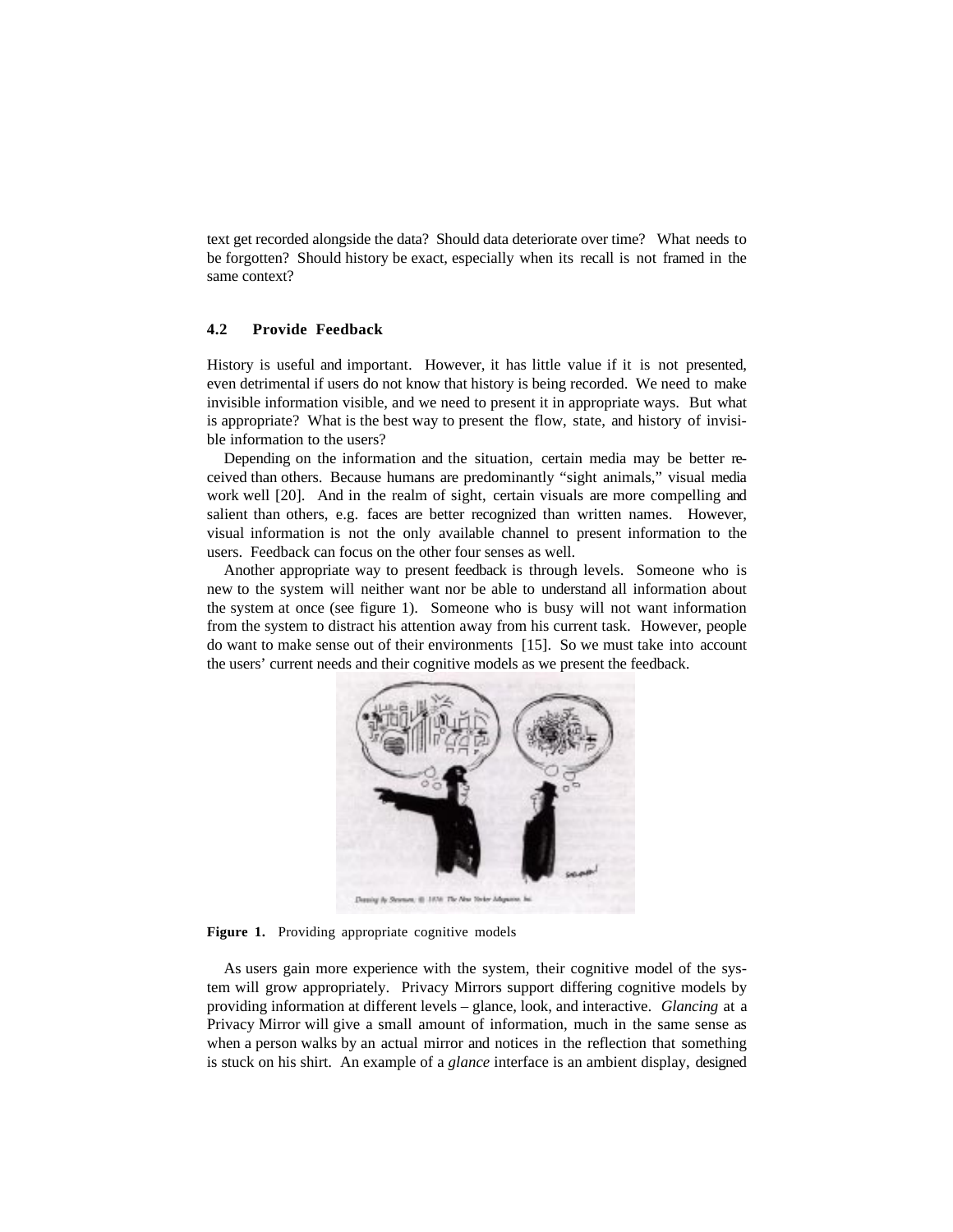to give information without requiring extra attention or effort from its audience [13]. Stopping and *looking* at a Privacy Mirror will give more information, because more time is spent scrutinizing the reflection. An example of a *look* interface is an informational display, designed simply to give information to its audience. Flight arrival and departure screens at airports are typical *look* interfaces. And *interacting* with a Privacy Mirror will give the user the most amount of information. The user can ask the system to provide more information, to give greater detail, or to narrow or widen the scope of inspection. An example of an *interactive* interface is any of the interactive programs that are normally seen on desktop computers.

When providing information at different levels, it is important not to overload the user. However, this also means that at the top levels, only a small and select amount of information can be presented to the user. That select amount of information should be what the user wants to know in that particular situation. An ideal interface will encompass all three levels, so users can always dig for more information. Brad Rhodes had a similar notion to lessen disruptions; he called it "ramping interfaces" [23].

The levels are also reminiscent of Ben Shneiderman's Visual Information-Seeking Mantra: overview first, zoom and filter, then details on demand [26]. This is not surprising because feedback has the potential to have a very large dataset. However, the glance level of a Privacy Mirror does not necessarily mean an overview of the dataset. It could be one specific piece of information that the user is interested in.

Yet another consideration for appropriateness of feedback is the location at which to present the information. Some information, in a sense, does have a "native habitat." Using our GCS example, electronic calendar information can reside just about anywhere because it is only a pattern of zeros and ones. However, to people, schedules are in Palm devices, in Outlook, or at Yahoo! Calendar. The native habitat for their individual calendar is where they go to find that information. Unfortunately, not all information have a defined sense of location. We want feedback to be presented to users; so sometimes we will need to present the feedback in both "user space" (user's physical space) and "information space" (the information's "native habitat").

Focusing on privacy, Augur users know who has accessed their calendar, how recently, what was looked at specifically, and from where? Users want this information, because for example, a stranger accessing calendar information from the same building will invoke different comfort levels from a stranger accessing calendar information from a foreign country. Knowing actual usage of their calendar information will give users better insights on how to shape the system to satisfy their privacy needs and comfort levels.

Visibility and feedback are fundamental aspects of HCI [19]. Thus it is a natural extension for ubicomp systems to provide feedback, to present not only history information, but also the flow and state of the invisible information of the system to users. With appropriate feedback, users will understand and be more aware of the system. And thus make the system more intelligible. We address awareness in the next section.

Some questions designers might want to consider are: How to address the senses effectively for feedback? How to provide different levels of information? Where to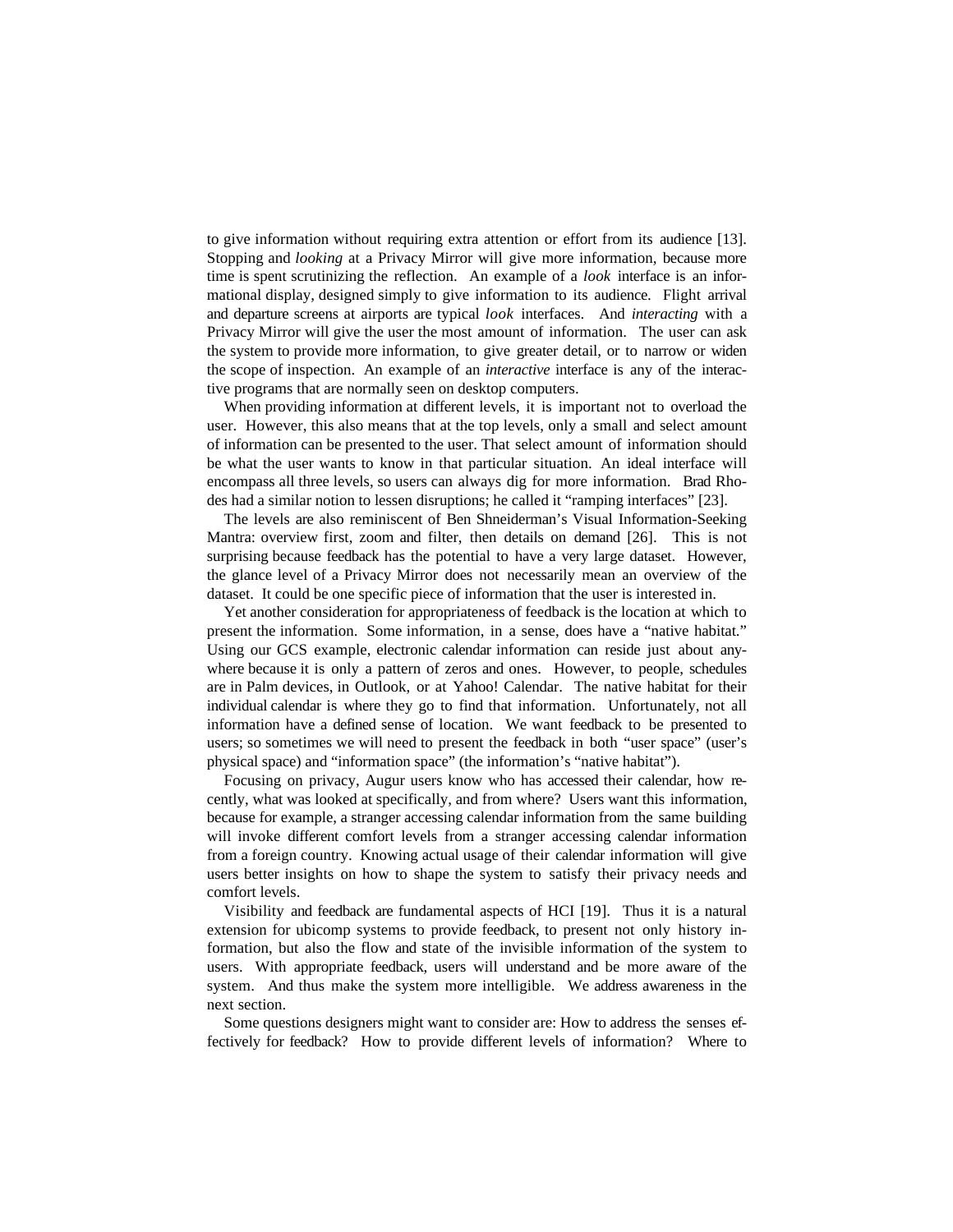provide feedback? How to provide feedback to groups as well as individuals? What feedback is important to people?

#### **4.3 Provide Awareness**

Feedback provides people with information about the flow, state, and history of invisible information. Awareness arises when people process that information. In particular, when we say *awareness,* we mean that people are aware of:

- 1. How they participate in the socio-technical system
- 2. How others participate with respect to them and their information
- 3. How everyone can and cannot participate (features and constraints) in the sociotechnical system

With awareness, people can interpret their relationship with the social, technical, and physical environments in which they live and work:

*Social* – They may find out that their calendar information is not used or seen by their supervisors, but rather that their calendar information is more likely used by their subordinates [9]. They may be able to better understand and predict their colleagues' needs because they are more aware of their colleagues' action with respect to them.

*Technical* – They may be able to understand that any new calendar information will not be shared with others until they synchronize their Palm devices.

*Physical* – With awareness, they may realize that opening their window blinds allows in sunlight that overexposes their cameras, affording them a little privacy by controlling how much video information leaves their space.

A user's needs and practices will dictate how much awareness he requires. For example, the system may be able to display who has looked at the user's calendar information. However, if a user does not really care who has read his schedule, then there is no need to provide this service to him. People have only a finite amount of attention to give; providing unneeded information is more of a hindrance than a service.

Awareness of the system will better form the user's comfort level and his usage of that particular system. Monitored workers experience higher levels of depression, tension, and anxiety, and lower levels of productivity than those who are not monitored [25]. Privacy Mirrors strive to give users a better understanding of the flow, state, and history of information throughout that system. With this better understanding the user can see if his personal comfort level for privacy fits within the current workings of the system. And because the information is presented at different levels, he will be better able to incorporate that information into his work. In the case of being monitored, he may change the monitoring to a level he can tolerate.

Most legislative and normative efforts have aimed at providing greater awareness of the recording of personal information. For example, in 1973, the Department of Health, Education, and Welfare created a commission to study the impact of computers on privacy. That commission created a "bill of rights" for computers and digital in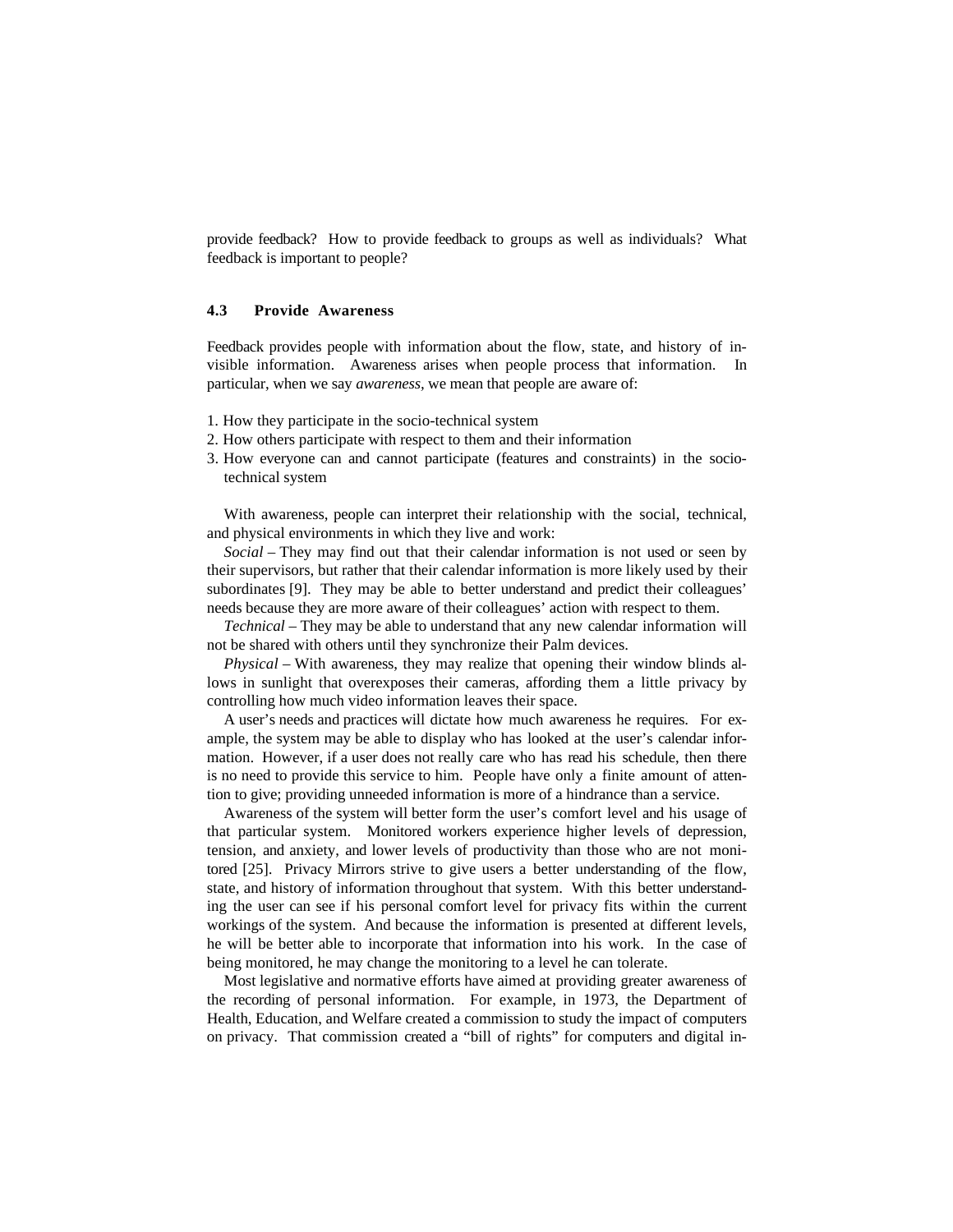formation – the Code of Fair Information Practices. This code is based on five principles:

- 1. There must be no personal data record-keeping systems whose very existence is secret. [*Feedback and awareness*]
- 2. There must be a way for a person to find out what information about the person is in a record and how it is used. [*History, feedback, awareness, and accountability*]
- 3. There must be a way for a person to prevent information about the person that was obtained for one purpose from being used or made available for other purposes without the person's consent. [*Change*]
- 4. There must be a way for a person to correct or amend a record of identifiable information about the person.
- 5. Any organization creating, maintaining, using, or disseminating records of identifiable personal data must assure the reliability of the data for their intended use and must take precautions to prevent misuses of the data.

One can see how the privacy principles have influenced Privacy Mirrors. *History* satisfies principle #2. *Feedback* satisfies principles #1 and #2. *Awareness* satisfies principles #1 and #2. *Accountability* satisfies principle #2. *Change* satisfies principle #3. Principles #4 and #5 are not explicitly addressed through the Privacy Mirrors. However, such properties are needed to engender trust of any ubicomp system.

In the Far East, similar guidelines have been passed, for example, the Hong Kong Personal Data (Privacy) Ordinance [18]. The European Union passed the EU Directive 95/46/EC of 1995[8]. One of the biggest impacts from this directive is the notion of *explicit consent* to the processing of personal data. This requires the user to unambiguously give his consent before his personal information can be process. In effect, the directive has added accountability, a principle we will address in the next section.

Some questions designers might want to consider are: How to convey cognitive models of larger socio-technical systems? What are different awareness needs? Do users want affirmation that someone is looking? Do users want to see social dynamics of particular users? Do users want to see social dynamics of a workgroup?

### **4.4 Provide Accountability**

Tom Erickson and Wendy Kellogg suggest social translucent systems have three characteristics: visibility, awareness, and accountability. Visibility and awareness go hand in hand; visibility creates awareness. Awareness "brings our social rules into play to govern our actions" [7]. For example, knowing that their professors cannot hear or identify them, students can give a more candid critique of their professors. Accountability provides the "I know that you know," to socially govern people's actions. This information "provides a basis for inferences, planning, and coordination" [7].

Social translucence uses properties of the physical world to design systems to support communication. While Erickson and Kellogg are "making social information visible," we are attempting to make the socio-technical system visible.

Privacy Mirrors will provide the mechanism necessary to make a ubicomp system a social translucent system. Thus making the system a benefit in the interactions of the occupants amongst themselves and the system.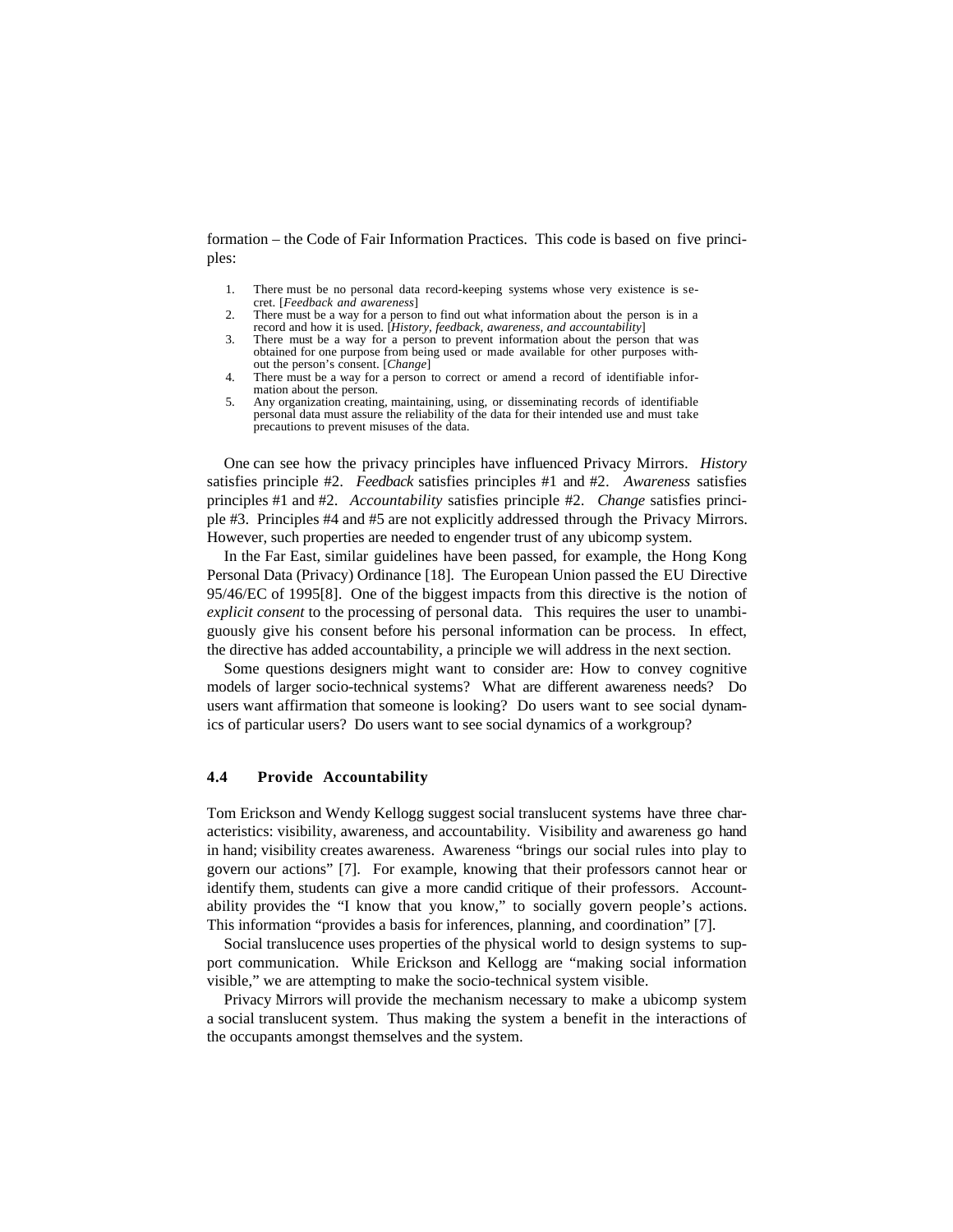Accountability plays a large role in social translucence. It also plays a large role in Privacy Mirrors, because social and personal information is an intrinsic part of a ubicomp system. When someone accesses a piece of private information, the owner of that information should be able to determine who accessed that information. At the same time, when someone accesses a piece of private information, the person doing the accessing should also know that his actions have been processed in some way. The feedback to both parties creates a *you-know-that-I-know-that-you-know* condition that as we have just said, brings already well-defined social and cultural practices into the situation [7]. Social codes of conduct will influence how both people and technical systems perform. Knowing that *you-know-that-I-know-that-you-know* affect people's behavior, in both sharing and obtaining data. A complex, technical security system may not be needed if social pressure will keep people from accessing each others' information. And because people will know what the technical system is doing, accountability will play in a role in which systems may log data, which may transmit data, or which may process any data at all.

As an additional benefit, accountability also plays a role when a vague or not wellformed privacy space is approached. Knowing that *you-know-that-I-know-that youknow* gives a concrete subject and shared understanding for people to communicate and form social norms for that space.

It is also interesting to note that the owner of the information is not necessarily responsible for the usage of that information. Sometimes the responsibility can be delegated to the recipient. For example, people have their parents' phone numbers. However, it is not up to the parents to set when their children can and cannot call. The caller shares some responsibility for that before each call.

Back to our GCS example, much like peeking one's head into a colleague's office, visualizing calendar accesses will give both parties involved the awareness and accountability. From the calendar viewer's perspective, accountability brings in social norms for viewing others' calendars — perhaps, in this group, viewing another's calendar every 10 minutes is frowned upon. From the calendar owner's perspective, knowing who and how often someone has looked at his calendar may change his comfort level for sharing calendar information. If no one looks at his calendar, it won't matter how he maintains his calendar. If a trusted colleague is looking at his calendar often, he might initiate contact to see if his help is needed.

Some questions designers might want to consider are: How to provide accountability while maintaining social lubricants such as plausible deniability? What kinds of interfaces will hold people more accountable than others, especially in the disembodied digital world?

### **4.5 Enable Change**

Change is the ability to use Privacy Mirrors to shape the socio-technical. We do not want to focus just on the technical part of the system, but also the social practices and physical environment of the system. Privacy Mirrors give people a cognitive model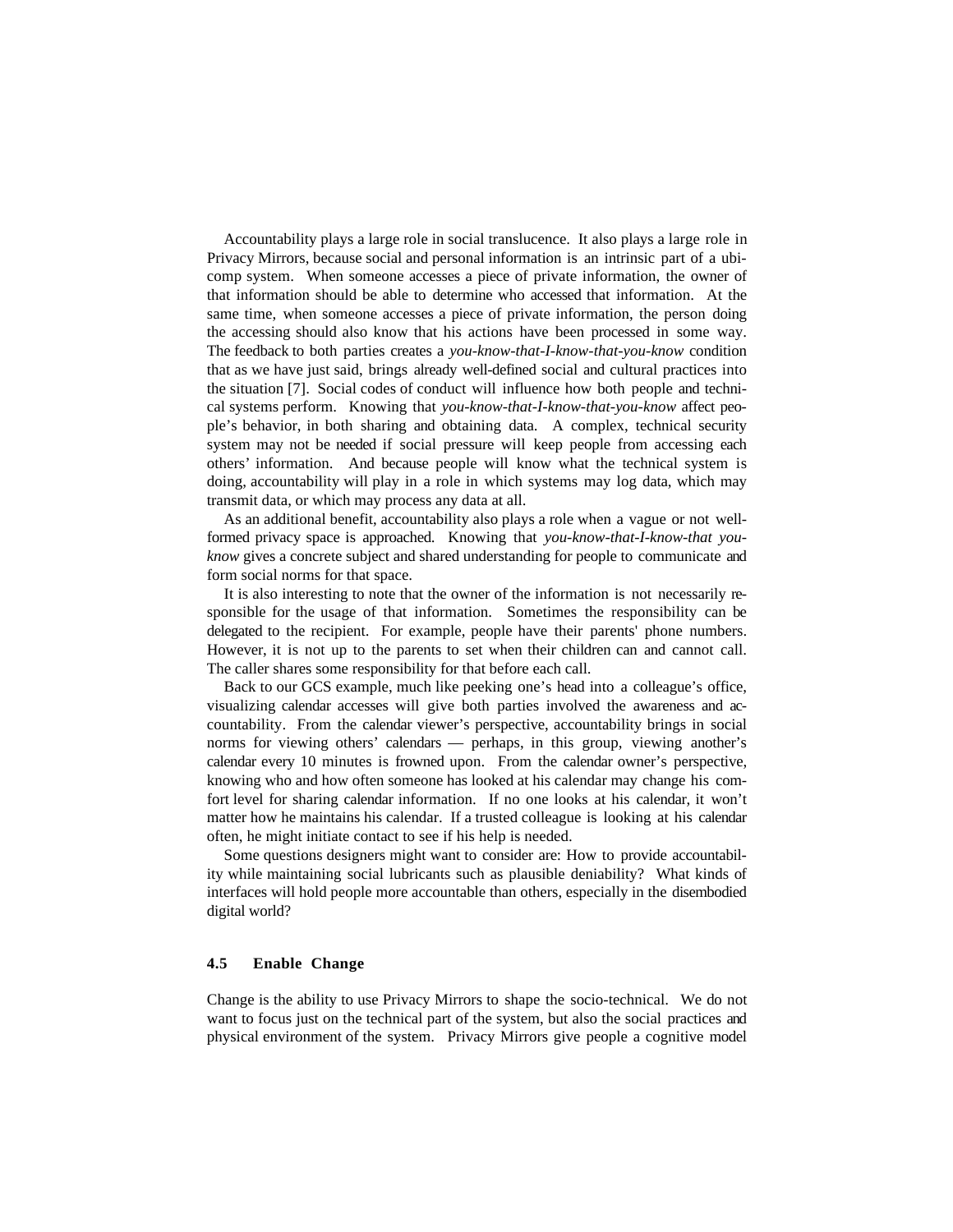so they can anticipate the socio-technical system and adjust it appropriately, through technical, social, and physical means.

The system gives certain information as feedback. The user should be able to utilize that information to form an awareness of the things he finds important. If he is aware of a beneficial flow of information, he may want to provide more information to feed that flow. If he is aware of an unhelpful flow of information, he may want to stop that flow altogether, he may restrict that flow, or he may want to modify the information involved in the flow. Being aware of and understanding the system, the user can change technical, social, and physical workings of the environment to better fit his needs.

For example, if a user knows how his calendar information is being accessed, he can affect the flow of that information by changing the permissions of those accessing the calendar information. Affecting a change through this type of technical means may be an engineering challenge. As another option, the user can elect to produce change through more social means. The user might want to change his coding scheme, such that while the descriptions are still available, they only make sense to him. For example, an appointment with Dr. Morgan changes from "Dr. Morgan" to simply "Morgan."

Paul Dourish, Annette Adler, Victoria Bellotti, and Austin Henderson's experiences with video-mediated awareness systems point to the need for users to be able to see how their image is projected to others. By knowing how others saw them, media space users understood how the system worked. Media space users often experimented over a period of time with the placement and range of video cameras and microphones [6]. By having the feedback to show how video was transmitted, they were able to experiment with the placement of video cameras to best fit their needs. Because of technical limitations, sound feedback was not as straight forward as video feedback. And without feedback, sound usage and microphone placement were more problematic.

The experimentation of placement and range on audio and video equipment inspired Bellotti and Sellen to address the issue of privacy in media spaces and consequently ubicomp environments through their notion of control and feedback [2].

- **Control**: Empowering people to stipulate what information they project and who can get hold of it.
- **Feedback**: Informing people when and what information about them is being captured and to whom the information is being made available.

Before one can fully implement control, one needs the feedback to understand the possible different types of information to control. After understanding the feedback, the occupant of the ubicomp system will be more aware of the different kinds of information available to the system. With this awareness, the person can control and manage this information. Feedback will help with the control and management. Then the cycle continues.

Some questions designers might want to consider are: How to present the language of change to people? What is the language of technical change? Is it direct manipulation of the feedback provided by the system? Could it be setting privacy preferences by example and letting the system work out the rules of information flow?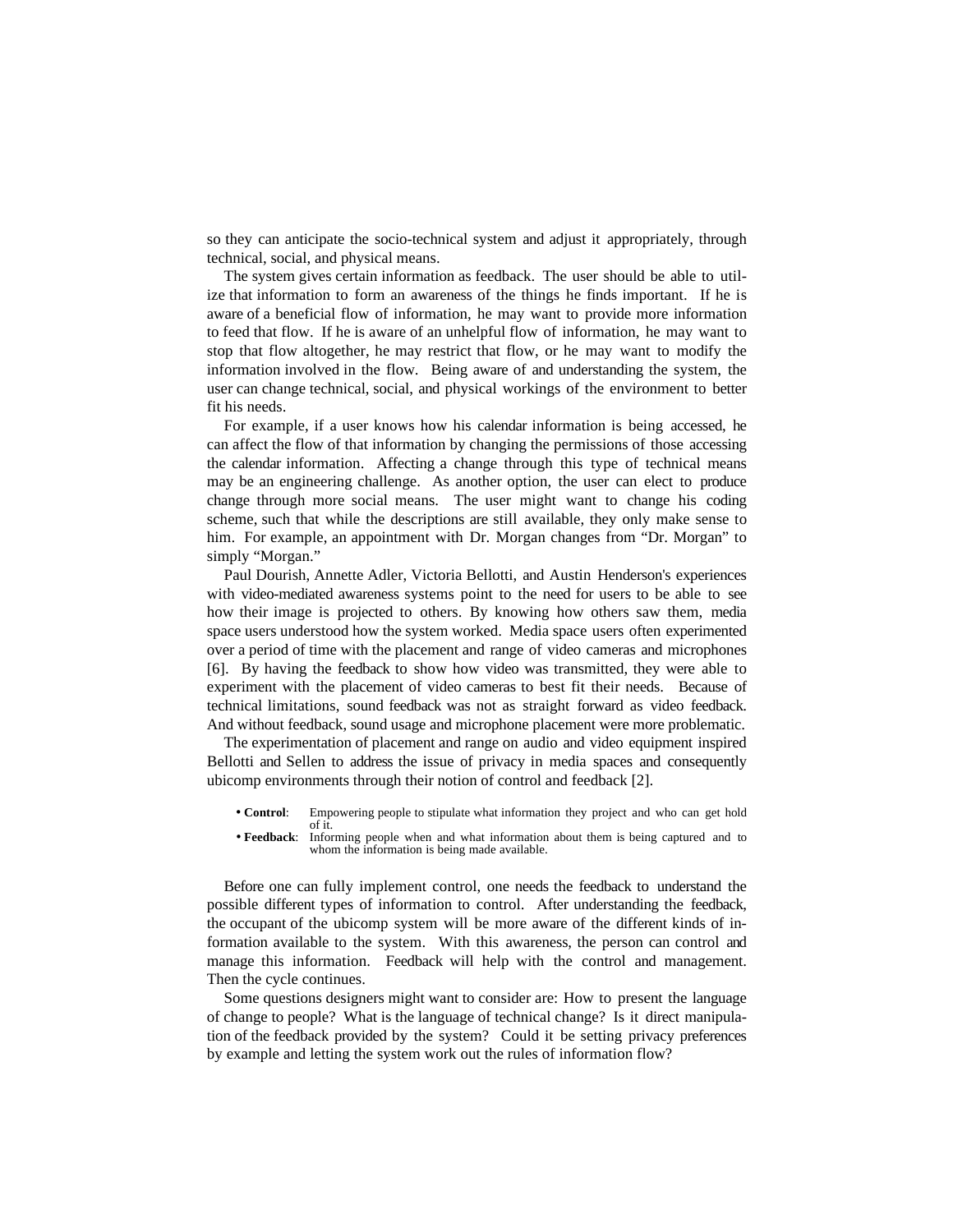|                          | <b>Social environment</b>                                                                                                         | <b>Technical environment</b>                                                                                            | <b>Physical environment</b>                                                                                        |
|--------------------------|-----------------------------------------------------------------------------------------------------------------------------------|-------------------------------------------------------------------------------------------------------------------------|--------------------------------------------------------------------------------------------------------------------|
| <b>History of</b>        | Being in the social<br>environment and having<br>feedback of its history<br>will give insights into the<br>customs, norms, rules, | Web server logs, auto-<br>matic tollbooth logs, and<br>credit card transactions<br>are examples                         | Rings of a tree trunk,<br>wear of a hiking trail,<br>and stacks of recently<br>read papers are exam-<br>ples       |
| <b>Feedback of</b>       | and practices of a group                                                                                                          | Numbers, rates, and<br>status. What the system<br>knows and how to dis-<br>play it                                      | Physical space already<br>has its own feedback<br>mechanism.                                                       |
| Awareness of             | Knowing customs,<br>norms, rules, and prac-<br>tices                                                                              | Knowing how and what<br>the technical system is<br>doing                                                                | Knowing the physics of<br>the current space                                                                        |
| <b>Accountability of</b> | You-know-that-I-know-<br><i>that you-know</i> and the<br>cultural norms that<br>accountability brings into<br>play                | Technical system tells<br>people what it knows,<br>how it knows it, and what<br>it plans to do with that<br>information | Having spent their entire<br>life in the physical<br>environment, people<br>know the accountability<br>of it well. |
| <b>Change of</b>         | Modifying customs,<br>norms, rules, and prac-<br>tices. Changing descrip-<br>tions in one's calendar is<br>an example.            | Modifying permission<br>settings is an example.                                                                         | Rearranging furniture is<br>an example.                                                                            |

**4.6 Summary of the Privacy Mirrors Framework**

To summarize the five characteristics, history and feedback provide users with awareness and accountability. The awareness and accountability then help users to change one or more of the social, technical, or physical component of the socio-technical system.

Privacy Mirrors will allow users to "play" with the system – enacting change and seeing the feedback reflected back to them. See an unwanted web page access? Change that web page or add a password and see the access patterns to that web page change. See more people viewing calendar information than expected? Change the calendar and see how the access patterns change.

The characteristics of Privacy Mirrors combine to enable users to make sense of the socio-technical system in which they live. Privacy Mirrors allow people to understand the system better by revealing the system's capabilities as well as the system's constraints. Understanding the socio-technical system will allow users to be better informed when requesting new technical features and functions. Privacy Mirrors also give people another perspective in understanding the actions of others because access to information is tracked and accountability becomes a part of the system. They will help users find social improvisations, if a technical function is missing. Privacy Mirrors allow people to make sense of the world around them.

*"What people prefer and care about both influences and is influenced by the thought process. People's comfort, their sense of feeling at home, and their confidence in any given setting are all inseparable from their knowledge of that environment and from how readily knowable that environment is."*

### *– Kaplan and Kaplan [15]*

By enabling people to understand and shape the socio-technical system, we hope to allow people to make sense of their environment (in all three social, technical, and physical environments), giving users comfort and confidence. From environmental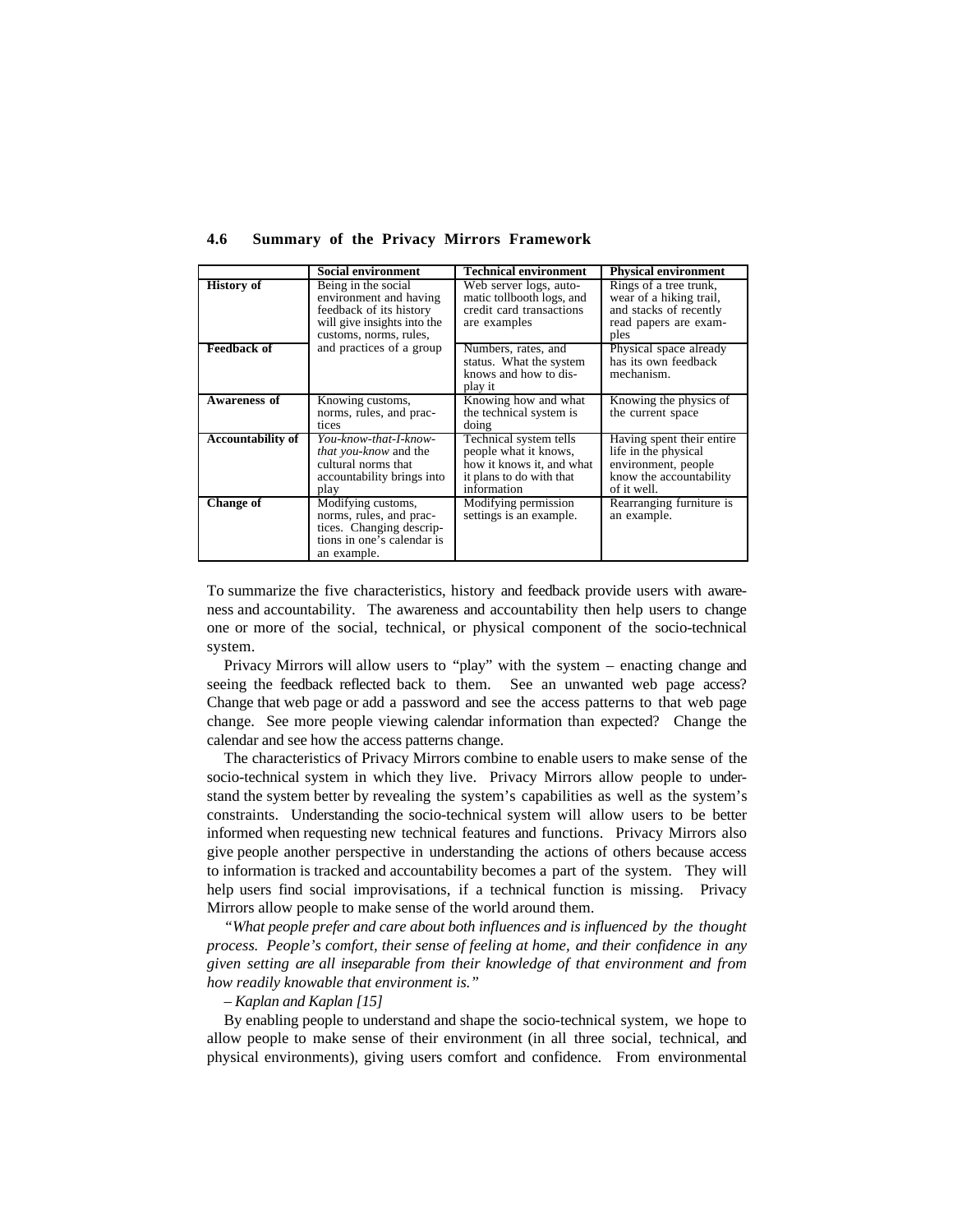psychology, we know that people prefer environments that are more likely to meet their needs. Just as people need food and affection, making sense of their environment is a continuing concern throughout their lifetime. People are more likely to favor a situation where there will be enough to eat, where they will be received with affection, and so on. In this way, people have a preference to environments that are more likely to meet their needs for the future.

Thus, we can use environmental psychology to inform the design of Privacy Mirrors, as a whole. A well-liked environment has [15]:

- 1. **Coherence:** how easy it is to organize and structure<br>2. **Complexity:** too little would be boring, too much und<br>3. **Mystery:** a preferred environment is one that give
- **Complexity:** too little would be boring, too much undesirable **Mystery:** a preferred environment is one that give the imp
- a preferred environment is one that give the impression that people could acquire new information if they were to travel deeper into it
- 4. **Legibility**: an environment that looks as if people could explore extensively without getting lost

Now that we have outlined the Privacy Mirrors Framework, we will use that framework to critique an early prototype of a Privacy Mirror.



## **5 Critique Web Server Log Mirror**

**Figure 2.** Web Server Log Mirror on a peripheral display

The World Wide Web is an inherently public, shared space. However, homepages and websites can contain all sorts of information, from personal details to random trivia. Outside of the website administrator, few have access to information on who visits these pages or which pages were visited. WebAware displayed which pages were accessed in a galaxy-like format using a large LCD [27]. It was a great conversation piece, spurring many conversations about their website. We build upon that work to make the Web Server Log Mirror (WSLM), bringing erstwhile invisible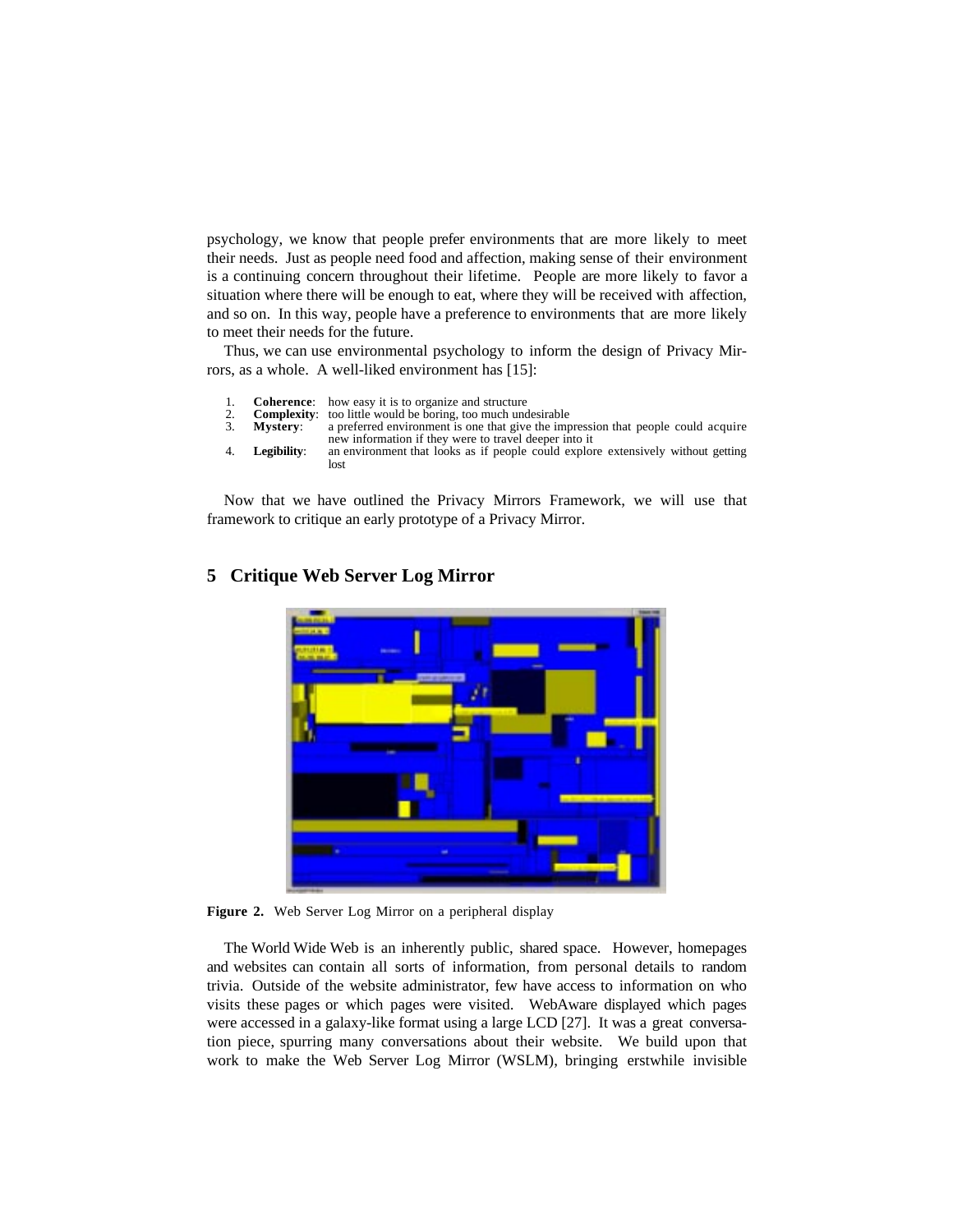information to a peripheral display (see figure 2). The WSLM uses Treemaps to visualize pertinent information found in the logs of web servers [14] [12].

Using Treemaps, we have implemented two versions of the WSLM. One shows who has visited a website (any part of the site). In this version, the Treemap is divided using the domain and host names associated with each HTTP request. This means machines coming from ".edu" are in one rectangle and machines coming from ".com" are in another rectangle. Within each rectangle, the domain and host names are broken down by sub-domain names, until a specific machine occupies a single rectangle within rectangles of similar domain and hostnames. For each machine, the number of hits coming from that specific machine determines the size of the rectangle. An additional dimension of time is added using color. The rectangles vary in color between the shades of blue and yellow. The more yellow the rectangle, the more current the last visit has been. Bright blue rectangles contain visits that are two or more weeks old.

The other version of the WSLM shows which page was visited (by anyone). The rectangles in this version represent specific pages on the site. The hierarchical nature of Treemaps is mapped to the hierarchical structure of web ages stored on the file system. The use of color to distinguish the dimension of time remains the same.

#### *History* –

History is shown through the size and color of each rectangle. For example, in the first version that tracks machines accessing a particular web site, one can see that a machine name gigan.cc.gatech.edu has accessed the site many times (large rectangle) and the last access was approximately one week ago (middle shade). However, a finer understanding of the access history is not to be had through this interface. There is no way to use this interface to see the distribution of accesses through a week — nine days of no activity followed by a surge of 1000 accesses look the same as 100 accesses spread over the last 10 days.

### *Feedback* –

This prototype presents an aspect of history with the limitations stated above. It also shows who (which machine) has accessed the web site and which particular page was accessed.

The prototype implements the three levels of glance, look, and interactive. One can glance at the interface and gather from the color patterns to see if the site has been visited lately. One can look to see which domains have visited the site more often than others. And interactively, one can drill down to see the activity of a specific machine.

One missing aspect of feedback is that we do not tell visitors that we are logging them. The feedback, as it stands, only benefits the owner of the web site. One simple solution is to state on the web page that logging is taking place. A better solution might be to let the viewers see what kind of information the web site has logged with respect to the viewing machine. However, because machines may have multiple users, giving the current user history information of the machine may invite other privacy issues.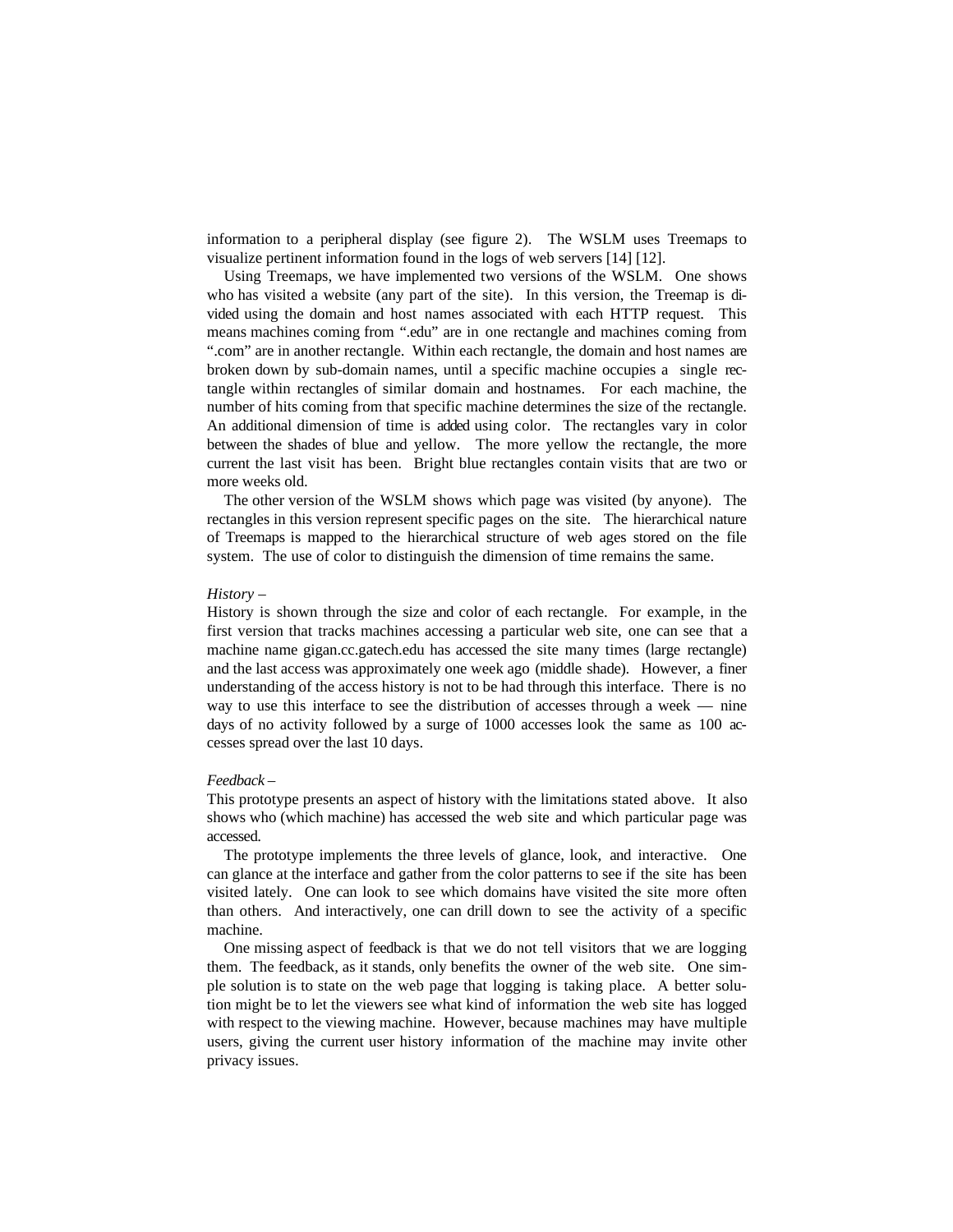Another consideration is to present feedback on the web page itself. This would put the feedback in "information space." However, people usually do not visit their own web site all that much. So in this case, putting the feedback in the web site is not a good idea.

#### *Awareness* –

When we first started running the WSLM, the version that visualized which pages were accessed the most, we saw a large number of accesses to pages which started with "/script." We were not aware of any "/script" directory on our Apache web server. Those pages under "/script" did not exist and the web server reported it so, but attempts to access the "/script" directory continued. Though it made no sense at the time, it was quite apparent from this Privacy Mirror that the "/script" directory was popular. Within a few days, it was national news that various web server worms were trying to exploit security holes in the Microsoft web server and "/script" was where the security hole was.

The web is public in nature. However, we were still surprised by the actual usage of our web site. We did not realize so many people from different countries visited our web site. We did not realize search engines crawled through our web site so many times. And with the constant feedback, we now have an understanding of the web space's activity and an added sense of awareness.

### *Accountability* –

This prototype logs hostnames and IP addresses. So for the most part, individuals are not held accountable for their browsing patterns, because most of the time, it is not easy to connect a person with a hostname. Moreover, the server is not held accountable for its logging practices because that fact is never revealed to the viewers. Visitors do not know that the web page owners can see what they are viewing. Thus this does not create the sense that you-know-that-I-know-that-you-know. While the owners may know the visitor's activities, no social norms and values are brought in to govern actions of the visitors. Only the owners' actions are changed, as we will see in the next section.

### *Change* –

We decided it was time to change our group's website. However, like many other research groups, our list of things to do is long and our time limited. The WSLM was presented to the group as a proof of concept. After many weeks, the WSLM reflected the history of our group's website back to us. Now that we have a better understanding of the system, we can shape it through changing the content of the site (social) or adding passwords (technical) or do nothing at all. Because of a bug we later found, this Privacy Mirror told us that no one was visiting our group's site. Believing in the Privacy Mirror, we changed our behavior and decided that it was acceptable to do nothing for a while and delay the update of the group's site.

In this case, even though it was erroneous, the Privacy Mirror did change behaviors.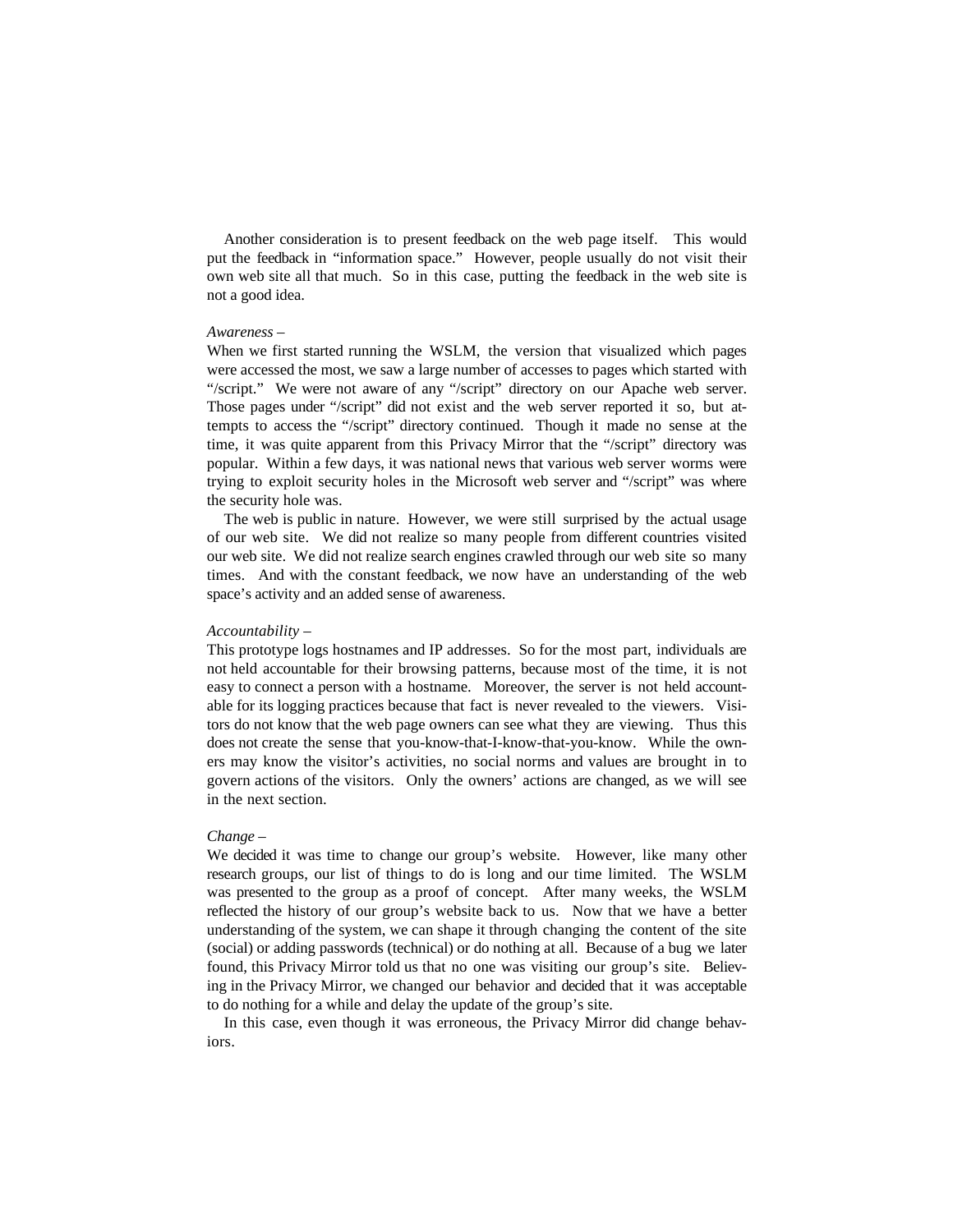### **6 Discussion**

Privacy Mirrors and their history, feedback, awareness, accountability, and change have been greatly influenced by prior research in privacy policies, media spaces, social translucent systems, as well as environmental psychology. One greater goal for Privacy Mirrors is to bring "physics" to ubiquitous computing. We want to create "worlds that give concrete existence to abstract entities operating according to a physics of our choice." [10]

Humans can be quite adept at reading the environment. In a physical setting, people are good at estimating how far their voice can travel and change their activity or conversation accordingly. In the current digital environments, there's no way to tell how far a person's voice or other personal/private information may flow. What if the architecture of the physical environment is incorporated to show sensing and computation? How can displays and cues of data collection and processing be a part of the architecture as bay windows and kitchen islands are a part of a house? When done right, the physical world provides what Erickson and Kellogg termed *social translucent systems* [7]. That is, systems in which humans interact gracefully with each other because people and their activities are visible to one another.

Because of exposure to everyday space, socially accepted expectations in physical space have developed. When people enter a restaurant, people become instantaneously aware of the space. They know how to act and behave depending on the environment. There are formal restaurants and there are Burger Kings, but most people act accordingly in the appropriate place. In a well-designed restaurant, people will know where the restrooms are without needing to ask. In a dance club, people are "persuaded" through the architecture and interior design to gather at the bar, to dance on the dance floor, or to sit at booths and tables. The design of the space tells people where to dance, where to drink, and where to talk (or rather to shout).

This is about being aware of the place, understanding the place, understanding the physics of the place (dancing is appropriate on the parquet floor and not so appropriate on the carpet), and having the society agree to expectations for that place.

In the digital world, we are gods. We create our own physics. We can create our own models for history, for wear, for any aspect of physics. We agree with Hill and Hollan; it is "crucial to emphasize that the physics can be motivated by understandings of the characteristics of cognition and tasks." The physics of the new space should help people in the process of recognition, prediction, evaluation, and action.

Because we design the underlying physics model, we can imbue the model with characteristics not found in the real world. For example, in the real world, it is difficult to manage the traces we leave as we traverse the world. Once we wear down a book, it is difficult to take back that "wear." However, in the digital world, if we, the designers, wanted a digital world in which we could manage our traces, in which we could take back the traces we left behind, it would only be a matter of design and implementation.

With a consistent physics model, all users will share and experience the same model. People will work together better when they share the same model. They will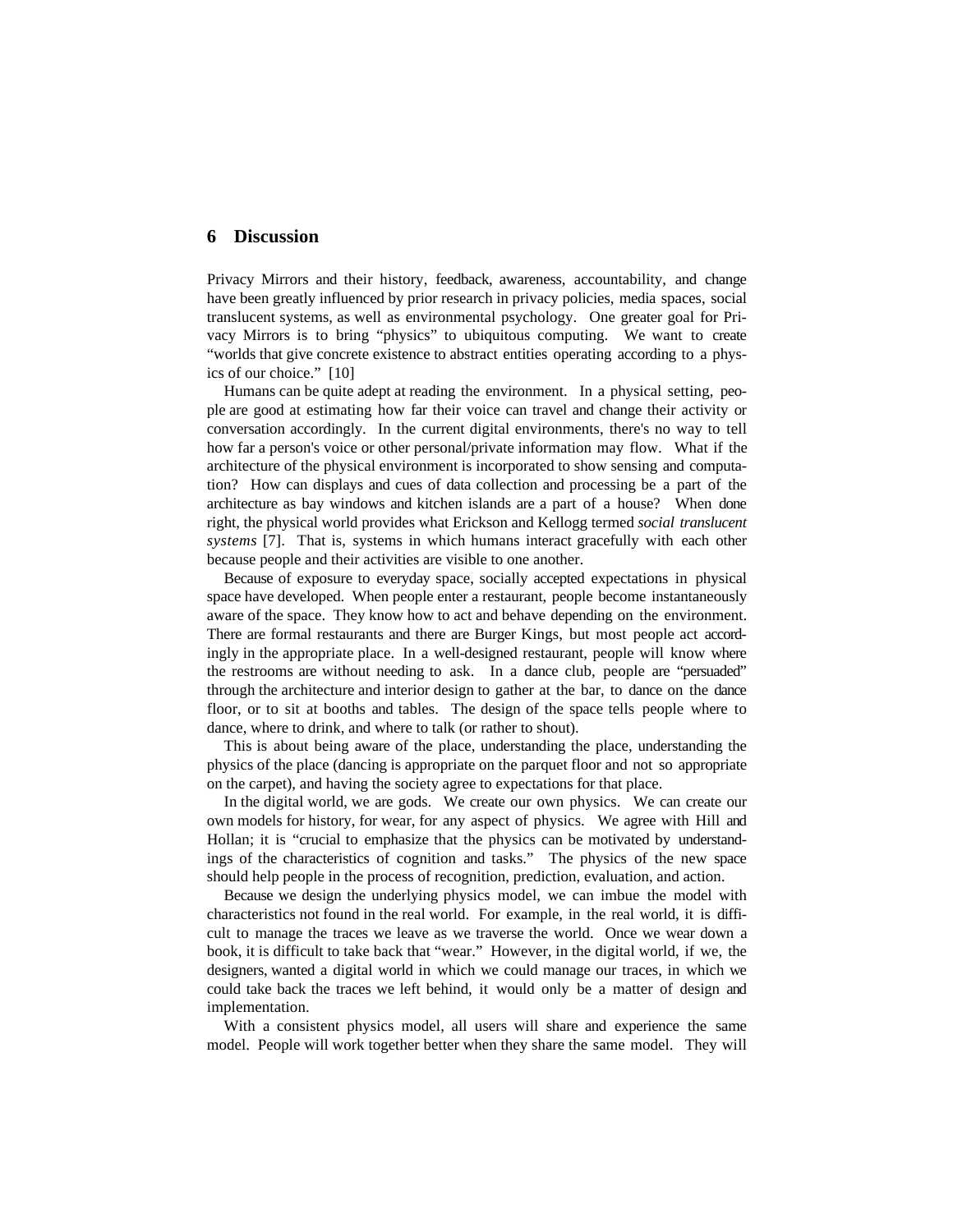all have similar understandings of the features and constraints of the system. They will share similar expectations from the system.

Through understanding the physics and the history of a space, people will understand and know what is appropriate for the space they happen to be in, even if that space does straddle the technical, social, and physical worlds.

What we will have are not just Privacy Mirrors, but Mirrors, in general, to understand and shape the system, whether for privacy, productivity, or entertainment.

## **7 Conclusion**

To conclude, privacy is a known issue in ubicomp [17], exasperated by an oft-cited feature of ubicomp — invisibility [31]. Adding to the complexity, ubicomp systems are inherently socio-technical, spanning three environments: social, technical, and physical. Ubicomp, like media spaces, is socio-technical in nature and is embedded within social and cultural contexts. To address privacy issues and solutions in only one environment (be it social, technical, or physical) is inappropriate and imprudent [2][5].

We have introduced Privacy Mirrors, a framework for designing socio-technical ubiquitous computing systems. Privacy Mirrors help users understand the sociotechnical system and consequently be able to shape it to fit the users' privacy needs. Enabling a system for understanding and shaping brings to the foreground and makes visible the flow, state, and history that once had been in the background and invisible. Further, understanding and shaping the system not only helps resolve privacy issues, but will also allow people to make sense out of the world around them, to effectively and confidently incorporate the system into their needs, practices, values, and sensibilities. It makes for both a usable system and useful system.

## **8 Acknowledgment**

This work is partially supported by an NSF HCI Traineeship and a Sloan Foundation Grant. We would like to thank Anind Dey, Carlos Jensen, danah boyd, Joe Tullio, Karrie Karahalios, Khai Truong, Mark Guzdial, Xin Wei Sha, and the members of the ECL for their thoughtful comments on the research and writing of this paper.

## **9 References**

- 1. Abowd, G. D. "Classroom 2000: An experiment with the instrumentation of a living educational environment." IBM Systems Journal 38(4) (1999) 508-530.
- 2. Bellotti, V. and Sellen, A. Designing for Privacy in Ubiquitous Computing Environments, In the Proceedings of ECSCW `93. Milan, Italy. September 1993.
- 3. Bradner, E., Kellogg, W., Erickson, T. The Adoption and Use of "Babble": A Field Study of Chat in the Workplace. In Proceedings of the 6th European Conference on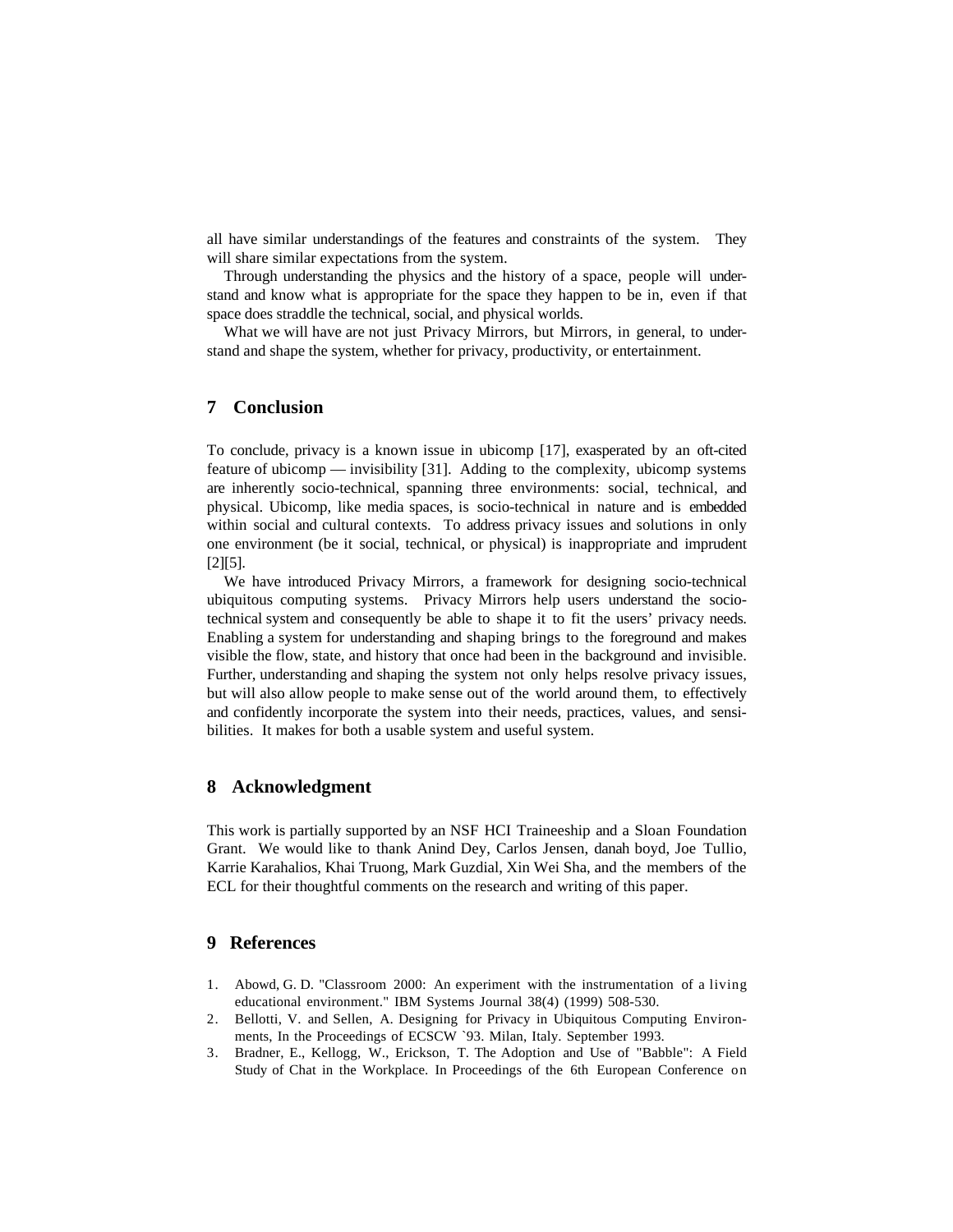Computer Supported Cooperative Work (ECSCW'99). Copenhagen, Denmark. September 12-16, 1999. pp. 139 - 158. (1999).

- 4. Deitz, P. and Yerazunis, W. Real-Time Audio Buffering for Telephone Applications. In the Proceedings of UIST'01 Orlando, Florida. (2001).
- 5. Dourish, P. 1993. Culture and Control in a Media Space. In Proc. Third European Conference on Computer-Supported Cooperative Work ECSCW'93 (Milan, Italy). Dordrecht: Kluwer. (1993).
- 6. Dourish, P., Adler, A., Bellotti, V. and Henderson, A. Your Place or Mine? Learning from Long-Term Use of Audio-Video Communication. Computer-Supported Cooperative Work, 5(1): 33-62. (1996).
- 7. Erickson, T. & Kellogg, W. Social Translucence: An Approach to Designing Systems that Support Social Processes. ACM Transactions on Computer-Human Interaction, 7, 1, 59-83. (2000).
- 8. European-Commission, Directive 95/46/ec of the European Parliament and of the Council of 24 October 1995 on the Protection of Individuals with Regard to Processing of Personal Data and on the Free Movement of Such Data. November 1995.
- 9. Grudin, J. 1994. Groupware and Social Dynamics: Eight Challenges for Developers. Communications of the ACM, 37, 1, 92-105.
- 10. Hill, W.C. and Hollan, J.D. History-enriched digital objects, Third ACM Conference on Computers, Freedom and Privacy, San Francisco, CA, ACM, 917-20. (1993).
- 11. Hindus, D. and Schmandt, C. Ubiquitous Audio: Capturing Spontaneous Collaboration. In the Proceedings of Computer Supported Collaborative Work 1992 Toronto, Canada.
- 12. http://www.smartmoney.com/marketmap/
- 13. Ishii, H., and B. Ullmer. Tangible Bits: Towards Seamless Interfaces between People, Bits and Atoms. In CHI'97, pages 234 - 241, 1997.
- 14. Johnson, B., Shneiderman, B. Treemaps: a space-filling approach to the visualization of hierarchical information structures Proc. of the 2nd International IEEE Visualization Conference (San Diego, Oct. 1991) 284-291.
- 15. Kaplan, S. and Kaplan, R.. Cognition and Environment: Functioning in an Uncertain World. 1982. Praeger Publishers.
- 16. Krackhardt, D. The Ties That Torture: Simmelian Tie Analysis in Organizations. Research in the Sociology of Organizations 16:183-210. 1999.
- 17. Langheinrich, M. Privacy by Design Principles of Privacy-Aware Ubiquitous Systems. In Ubicomp. 2001.
- 18. Lau, S. The Hong Kong Personal Data (Privacy) Ordinance. Computers, Freedom, and Privacy 2000. Toronto, Ontario, Canada, April 4-7, 2000.
- 19. Norman, D.A. The Design of Everyday Things. Doubleday, New York, 1990. Originally published as `Psychology of Everyday Things'
- 20. Ornstein, R. and Ehrlich, P. New World New Mind: Moving Toward Conscious Evolution. 1990. Touchstone Books.
- 21. Palen, L. Social, Individual & Technological Issues for Groupware Calendar Systems, in the Proceedings of CHI'99 (Pittsburgh PA, May 1999), ACM Press, 17-24
- 22. Pedersen, E. R., K. McCall, et al. Tivoli: An Electronic Whiteboard for Informal Workgroup Meetings. In the Proceedings of ACM INTERCHI '93, Amsterdam, The Netherlands (1993) 391-398.
- 23. Rhodes, B. J. (2000) Margin Notes: Building a Contextually Aware Associative Memory, In Proceedings of Intelligent User Interfaces (IUI '00,) ACM, New Orleans, LA USA, pp. 219-224.